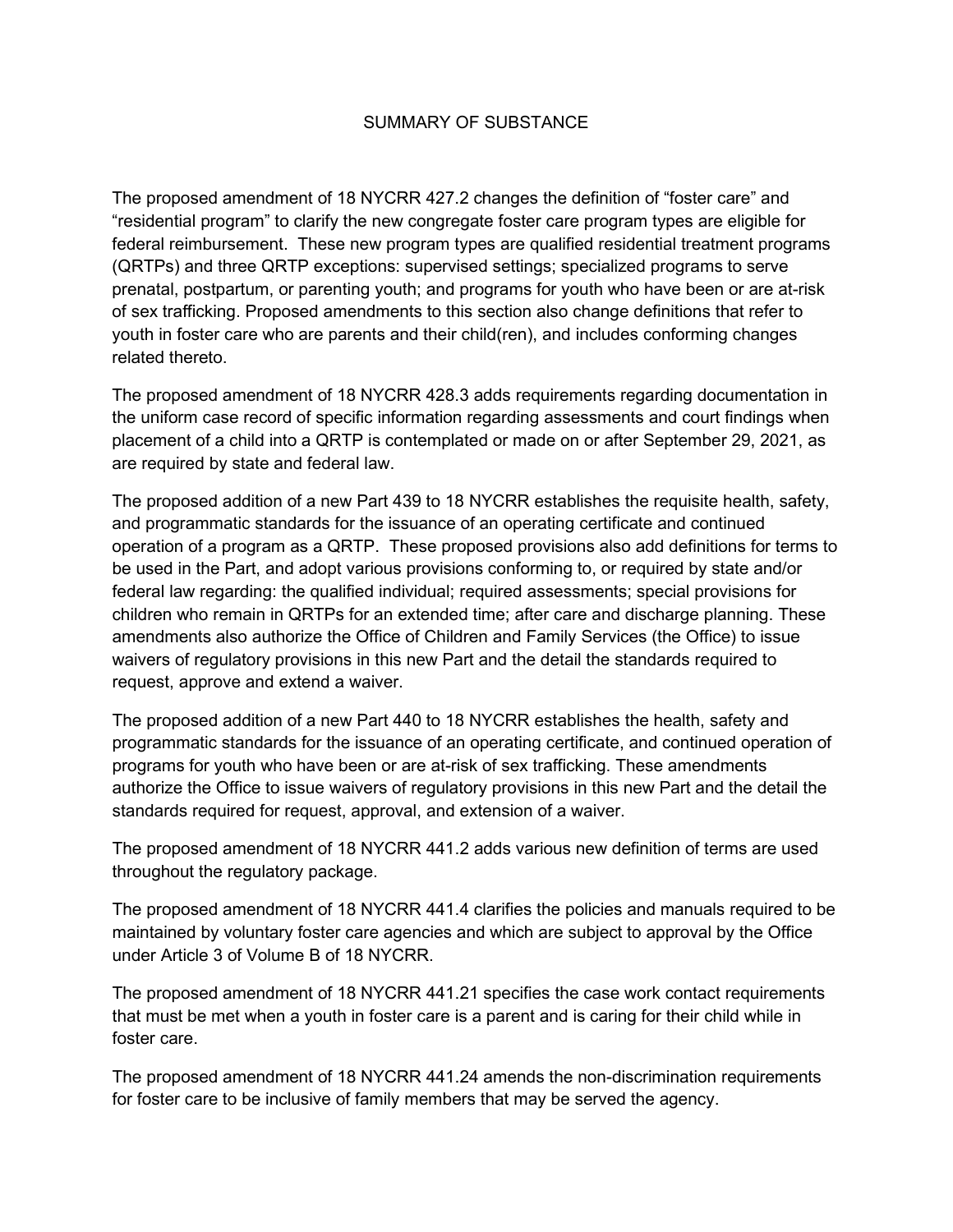The proposed addition of a new 18 NYCRR 441.26 authorizes the Office to issue waivers of regulatory provisions contained in Article 3 of Volume B of 18 NYCRR, and includes the standards for request, approval, and extension of a waiver.

The proposed amendment to 18 NYCRR 442.17 changes the name of "mother and baby facilities" to the gender-neutral term "parenting facilities" (that also encompasses fathers). This proposed amendment makes conforming changes to terms and clarify requirements regarding health and safety for such programs.

The proposed amendment to 18 NYCRR 442.21 requires that institutional programs licensed by the Office under Part 442 that are serving youth in foster care that are a parent and caring for their child(ren) who are placed with them in the institution, have access to a pediatrician and that the required nursing staff that is trained in CPR also be trained in infant CPR.

The proposed amendment to 18 NYCRR 442.25 repeals the existing provisions that authorize the Office to issue an exception to specified regulatory provisions and replaces such provisions with language that allows the Office to grant, deny or extend a waiver of a regulatory provision contained in 18 NYCRRR Part 442.

The proposed addition of a new section 18 NYCRR 442.26 provides health, safety and programmatic standards for the issuance of an operating certificate and continued operation of a program as a specialized program to serve prenatal, postpartum or parenting youth in facilities that are licensed as an institution by the Office in accordance with Part 442.

The proposed amendment to 18 NYCRR 447.2 makes changes regarding the health, safety and programmatic requirements for agency boarding homes licensed by the Office under 18 NYCRR Part 447 regarding when the agency boarding is providing residential care to youth in foster care that is a parent and caring for their child(ren) who are placed with them in the agency boarding home.

The proposed addition of a new section 18 NYCRR 447.10 provides health, safety and programmatic standards for the issuance of an operating certificate and continued operation of a program as a specialized program to serve prenatal, postpartum or parenting youth in facilities that are licensed as an agency board home by the Office in accordance with Part 447.

The proposed addition of a new section 18 NYCRR 447.11 allows the Office to grant, deny or extend a waiver of a regulatory provision contained in 18 NYCRRR Part 447 pertaining to agency boarding homes.

The proposed amendment to 18 NYCRR 448.3 makes changes regarding the health, safety and programmatic requirements for agency boarding homes licensed by the Office under 18 NYCRR Part 448 regarding when a group home is caring for youth in foster care that is a parent and caring for their child(ren) who are placed with them in the residing within in the group home.

The proposed amendments to 18 NYCRR 448.9 extends regulatory requirements for additional safety precautions that group homes must take with children with special needs cared for in the